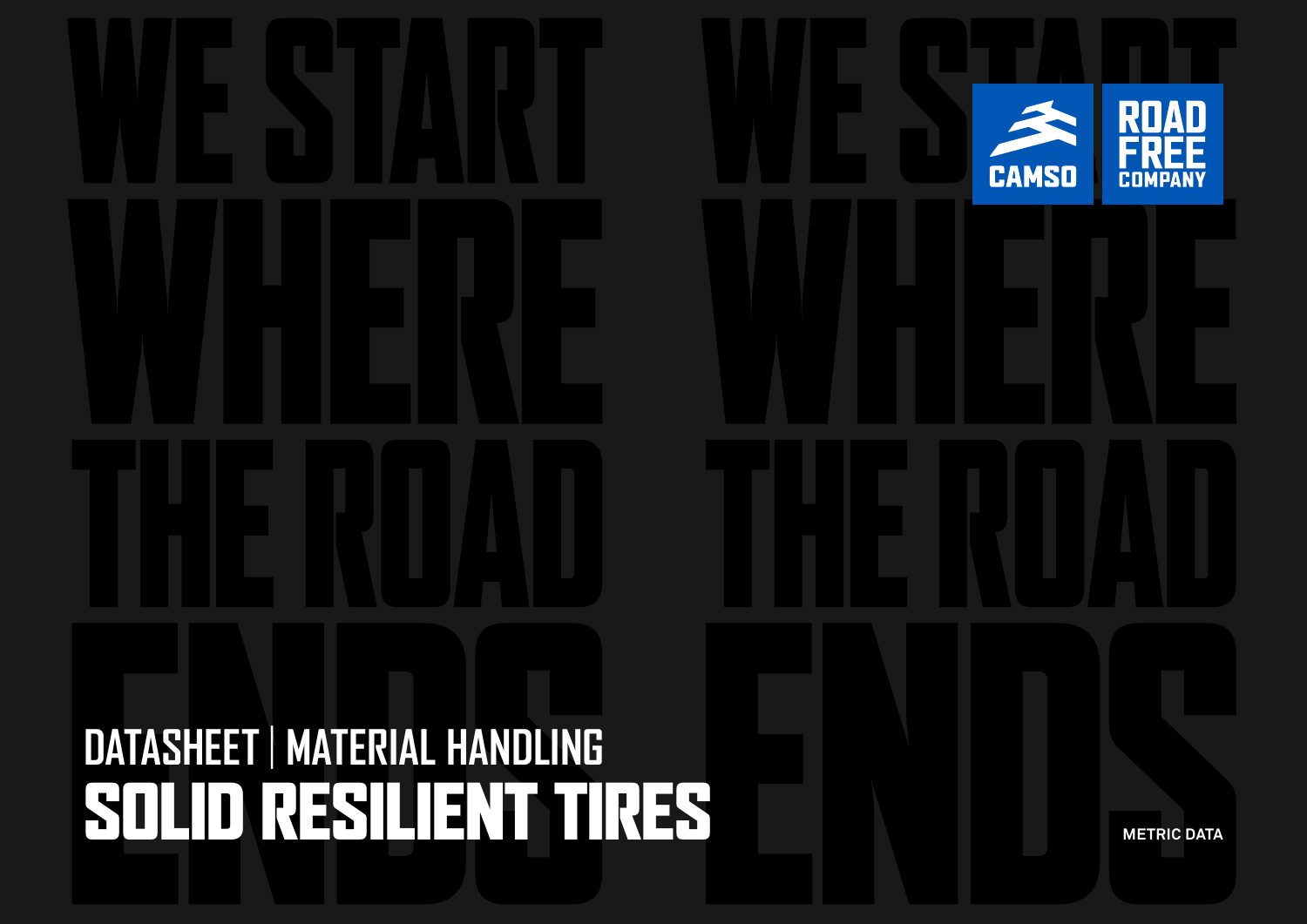|                      |              |                       |                      |                  |                | <b>HEEL</b>    |                | <b>RUBBER</b>  |                  | <b>ACTUAL TIRE DIMENSIONS</b> |                |               |                             | LOAD CAPACITY (kg) <sup>2</sup> |                             |         |          |
|----------------------|--------------|-----------------------|----------------------|------------------|----------------|----------------|----------------|----------------|------------------|-------------------------------|----------------|---------------|-----------------------------|---------------------------------|-----------------------------|---------|----------|
|                      |              |                       |                      | <b>TREAD</b>     |                |                |                | COMPOUND       |                  |                               |                |               | <b>Counterbalanced lift</b> |                                 | Other vehicles <sup>3</sup> |         | Static   |
| <b>TIRE SIZE</b>     |              | RIM SIZE <sup>1</sup> | <b>PRODUCT NAME</b>  | <b>PATTERN</b>   |                |                |                |                | Overall          | Overall                       | Wearable       |               | trucks up to 25 km/h        | Up to                           | Up to                       | Up to   |          |
|                      |              |                       |                      |                  | Normal         | Quick          | Black          | Non<br>marking | diameter<br>(mm) | width<br>(mm)                 | height<br>(mm) | Load<br>wheel | Steering<br>wheel           | 6 km/h                          | 10 km/h                     | 25 km/h | $0$ km/h |
| $4"$                 |              |                       |                      |                  |                |                |                |                |                  |                               |                |               |                             |                                 |                             |         |          |
| $3.00 - 4$           |              | $2.10 - 4$            | SOLIDEAL RES 550     | <b>RES 550</b>   | $\blacksquare$ |                | $\blacksquare$ |                | 251              | 84                            | 23             | 255           | 195                         | 255                             | 230                         | 195     | 295      |
| $3.00 - 4$           |              | $2.50C - 4$           | SOLIDEAL RES 550     | <b>RES 550</b>   | $\blacksquare$ |                | $\blacksquare$ |                | 251              | 84                            | 23             | 255           | 195                         | 255                             | 230                         | 195     | 295      |
| $4.00 - 4$           |              | $2.10 - 4$            | SOLIDEAL RES 550     | <b>RES 550</b>   | $\blacksquare$ |                |                |                | 307              | 96                            | 36             | 535           | 410                         | 535                             | 485                         | 410     | 620      |
| $4.00 - 4$           |              | $2.10 - 4$            | <b>SOLIDEAL MIL</b>  | MIL              | $\blacksquare$ |                |                |                | 305              | 98                            | 32             | 535           | 410                         | 535                             | 485                         | 410     | 620      |
| $4.00 - 4$           |              | 2.50C-4               | SOLIDEAL RES 550     | <b>RES 550</b>   | $\blacksquare$ |                | $\blacksquare$ |                | 307              | 96                            | 36             | 535           | 410                         | 535                             | 485                         | 410     | 620      |
| $4.00 - 4$           |              | 2.50C-4               | <b>SOLIDEAL MIL</b>  | MIL              | $\blacksquare$ |                | $\blacksquare$ |                | 305              | 98                            | 32             | 535           | 410                         | 535                             | 485                         | 410     | 620      |
| 5"                   |              |                       |                      |                  |                |                |                |                |                  |                               |                |               |                             |                                 |                             |         |          |
| $3.50 - 5$           |              | 3.00SP-5              | SOLIDEAL LUG         | <b>LUG</b>       | $\blacksquare$ |                | $\blacksquare$ |                | 298              | 101                           | 32             | 520           | 400                         | 520                             | 470                         | 400     | 605      |
| 6"                   |              |                       |                      |                  |                |                |                |                |                  |                               |                |               |                             |                                 |                             |         |          |
| $140/55 - 6$         |              | 4.50E-6               | SOLIDEAL RIB         | <b>RIB</b>       | $\blacksquare$ |                |                |                | 310              | 140                           | 25             | 1075          | 825                         | 1075                            | 975                         | 825     | 1245     |
| 8"                   |              |                       |                      |                  |                |                |                |                |                  |                               |                |               |                             |                                 |                             |         |          |
| $100/50 - 8$         | $(2.00-8)$   | $3.00D - 8$           | SOLIDEAL SM          | <b>SM</b>        | $\blacksquare$ |                | $\blacksquare$ |                | 302              | 102                           | 22             | 710           | 545                         | 710                             | 645                         | 545     | 825      |
| $100/80 - 8$         |              | $2.50C - 8$           | <b>SOLIDEAL SM</b>   | <b>SM</b>        | $\blacksquare$ |                |                |                | 359              | 104                           | 22             | 755           | 580                         | 755                             | 685                         | 580     | 875      |
| $4.00 - 8$           |              | $2.50C-8$             | <b>SOLIDEAL RIB</b>  | <b>RIB</b>       | $\blacksquare$ |                |                |                | 406              | 101                           | 25             | 950           | 730                         | 950                             | 860                         | 730     | 1100     |
| $4.00 - 8$           |              | $3.00D - 8$           | SOLIDEAL RES 550     | <b>RES 550</b>   | $\blacksquare$ | $\blacksquare$ | $\blacksquare$ | $\blacksquare$ | 410              | 102                           | 34             | 950           | 730                         | 950                             | 860                         | 730     | 1100     |
| $4.00 - 8$           |              | $3.00D - 8$           | SOLIDEAL HT          | HT               | $\blacksquare$ |                |                |                | 406              | 103                           | 35             | 950           | 730                         | 950                             | 860                         | 730     | 1100     |
| $4.00 - 8$           |              | $3.00D - 8$           | SOLIDEAL RIB         | <b>RIB</b>       | $\blacksquare$ |                | $\blacksquare$ |                | 406              | 102                           | 25             | 950           | 730                         | 950                             | 860                         | 730     | 1100     |
| $4.00 - 8$           |              | $3.75 - 8$            | SOLIDEAL RIB         | <b>RIB</b>       | $\blacksquare$ |                | $\blacksquare$ |                | 407              | 121                           | 37             | 1010          | 775                         | 1010                            | 915                         | 775     | 1170     |
| $5.00 - 8$           |              | $3.00D - 8$           | SOLIDEAL RES 660     | <b>RES 660</b>   | $\blacksquare$ | $\blacksquare$ | $\blacksquare$ | $\blacksquare$ | 454              | 118                           | 39             | 1415          | 1090                        | 1415                            | 1285                        | 1090    | 1645     |
| $5.00 - 8$           |              | $3.00D - 8$           | SOLIDEAL RES 550     | <b>RES 550</b>   | $\blacksquare$ | $\blacksquare$ | $\blacksquare$ | $\blacksquare$ | 453              | 117                           | 39             | 1415          | 1090                        | 1415                            | 1285                        | 1090    | 1645     |
| $5.00 - 8$           |              | $3.00D - 8$           | SOLIDEAL RES 330     | <b>RES 330</b>   | $\blacksquare$ | $\blacksquare$ |                |                | 450              | 115                           | 41             | 1415          | 1090                        | 1415                            | 1285                        | 1090    | 1645     |
| $5.00 - 8$           |              | $3.00D - 8$           | SOLIDEAL SOLIDAIR LT | MAG <sub>2</sub> | $\blacksquare$ | $\blacksquare$ |                |                | 452              | 120                           | 37             | 1415          | 1090                        | 1415                            | 1285                        | 1090    | 1645     |
| $5.00 - 8$           |              | $3.00D - 8$           | SOLIDEAL SM          | <b>SM</b>        | $\blacksquare$ |                |                |                | 453              | 114                           | 39             | 1415          | 1090                        | 1415                            | 1285                        | 1090    | 1645     |
| $5.00 - 8$           |              | $3.50D-8$             | SOLIDEAL RES 550     | <b>RES 550</b>   | $\blacksquare$ |                | $\blacksquare$ |                | 450              | 122                           | 39             | 1415          | 1090                        | 1415                            | 1285                        | 1090    | 1645     |
| $5.00 - 8$           |              | $3.75 - 8$            | SOLIDEAL RIB         | <b>RIB</b>       | $\blacksquare$ |                | $\blacksquare$ |                | 451              | 135                           | 41             | 1500          | 1155                        | 1500                            | 1365                        | 1155    | 1745     |
| $15 \times 41/2 - 8$ | $(125/75-8)$ | $3.00D - 8$           | SOLIDEAL RES 660     | <b>RES 660</b>   | $\blacksquare$ | $\blacksquare$ | $\blacksquare$ | $\blacksquare$ | 379              | 113                           | 27             | 1040          | 800                         | 1040                            | 945                         | 800     | 1210     |
| $15 \times 41/2 - 8$ | $(125/75-8)$ | $3.00D - 8$           | SOLIDEAL RES 550     | <b>RES 550</b>   | $\blacksquare$ | $\blacksquare$ | $\blacksquare$ | $\blacksquare$ | 377              | 113                           | 26             | 1040          | 800                         | 1040                            | 945                         | 800     | 1210     |
| $15 \times 41/2 - 8$ | $(125/75-8)$ | $3.00D - 8$           | SOLIDEAL RES 330     | <b>RES 330</b>   | $\blacksquare$ | $\blacksquare$ |                |                | 370              | 116                           | 28             | 1040          | 800                         | 1040                            | 945                         | 800     | 1210     |
| $15 \times 41/2 - 8$ | $(125/75-8)$ | $3.00D - 8$           | SOLIDEAL SOLIDAIR LT | MAG <sub>2</sub> | $\blacksquare$ | $\blacksquare$ |                |                | 378              | 113                           | 25             | 1040          | 800                         | 1040                            | 945                         | 800     | 1210     |
| $15 \times 41/2 - 8$ | $(125/75-8)$ | $3.00D-8$             | SOLIDEAL RIB         | <b>RIB</b>       | $\blacksquare$ | $\blacksquare$ |                | $\blacksquare$ | 377              | 116                           | 29             | 1040          | 800                         | 1040                            | 945                         | 800     | 1210     |
| $15 \times 41/2 - 8$ | $(125/75-8)$ | $3.00D - 8$           | SOLIDEAL SM          | <b>SM</b>        |                |                |                | $\blacksquare$ | 377              | 116                           | 29             | 1040          | 800                         | 1040                            | 945                         | 800     | 1210     |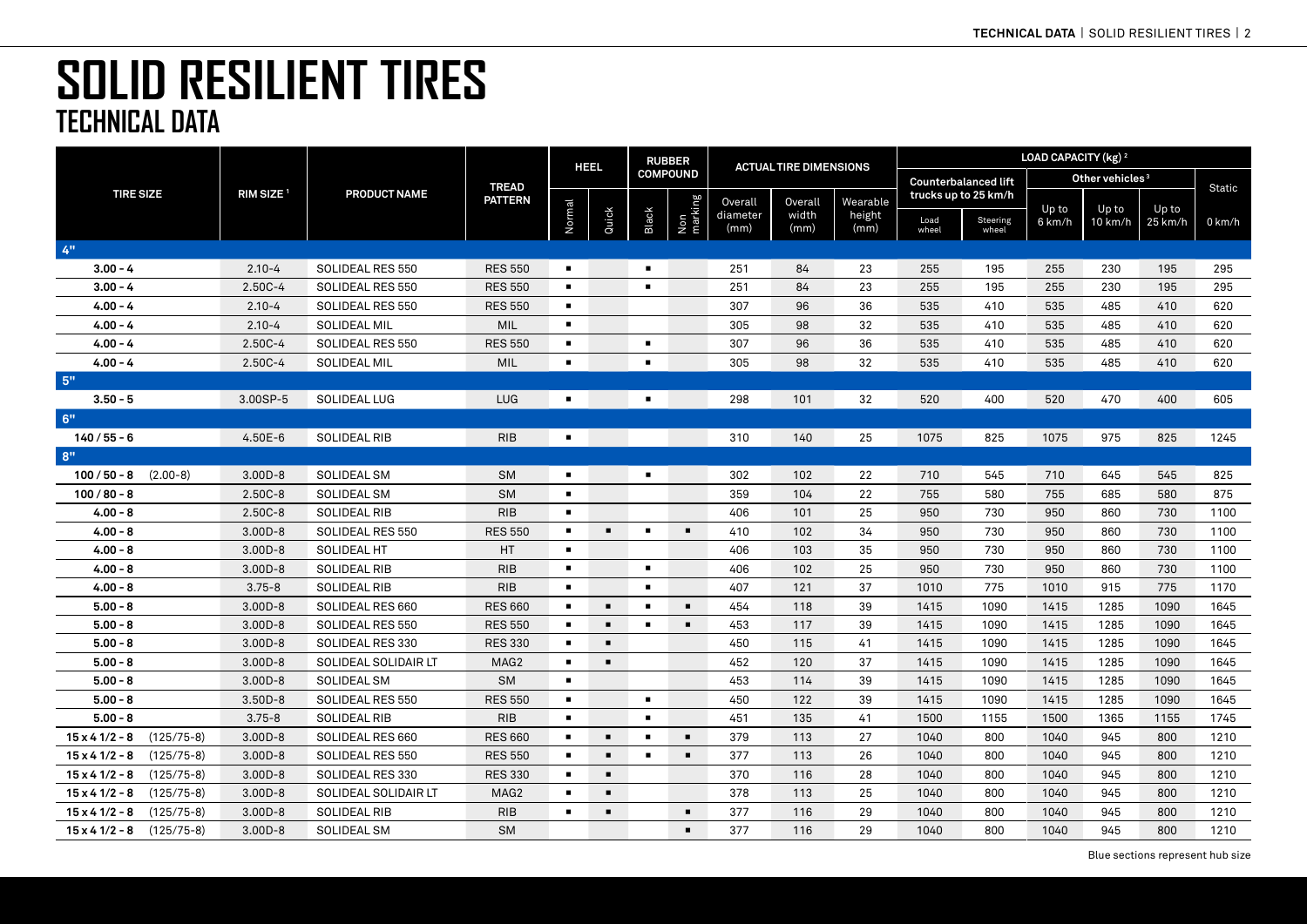|                      |              |                       |                         |                  | <b>HEEL</b>    |                | <b>RUBBER</b>  |                 | <b>ACTUAL TIRE DIMENSIONS</b> |               |                          |               | LOAD CAPACITY (kg) <sup>2</sup> |        |                             |         |        |
|----------------------|--------------|-----------------------|-------------------------|------------------|----------------|----------------|----------------|-----------------|-------------------------------|---------------|--------------------------|---------------|---------------------------------|--------|-----------------------------|---------|--------|
|                      |              |                       |                         | <b>TREAD</b>     |                |                |                | <b>COMPOUND</b> |                               |               |                          |               | <b>Counterbalanced lift</b>     |        | Other vehicles <sup>3</sup> |         | Static |
| <b>TIRE SIZE</b>     |              | RIM SIZE <sup>1</sup> | <b>PRODUCT NAME</b>     | <b>PATTERN</b>   |                |                |                |                 | Overall                       | Overall       | Wearable                 |               | trucks up to 25 km/h            | Up to  | Up to                       | Up to   |        |
|                      |              |                       |                         | <b>RES 550</b>   | Normal         | Quick          | Black          | Non<br>marking  | diameter<br>(mm)              | width<br>(mm) | height<br>(mm)           | Load<br>wheel | Steering<br>wheel               | 6 km/h | 10 km/h                     | 25 km/h | 0 km/h |
| $15 \times 41/2 - 8$ | $(125/75-8)$ | $3.251 - 8$           | SOLIDEAL RES 550        |                  | $\blacksquare$ |                | $\blacksquare$ |                 | 376                           | 114           | 26                       | 1040          | 800                             | 1040   | 945                         | 800     | 1210   |
| $16 \times 6 - 8$    | $(150/75-8)$ | $4.33R - 8$           | SOLIDEAL RES 660        | <b>RES 660</b>   | $\blacksquare$ | $\blacksquare$ | $\blacksquare$ | $\blacksquare$  | 411                           | 152           | 33                       | 1495          | 1150                            | 1495   | 1360                        | 1150    | 1735   |
| $16 \times 6 - 8$    | $(150/75-8)$ | $4.33R - 8$           | SOLIDEAL RES 550        | <b>RES 550</b>   | $\blacksquare$ | $\blacksquare$ | $\blacksquare$ | $\blacksquare$  | 412                           | 151           | 32                       | 1495          | 1150                            | 1495   | 1360                        | 1150    | 1735   |
| $16 \times 6 - 8$    | $(150/75-8)$ | $4.33R - 8$           | SOLIDEAL RES 330        | <b>RES 330</b>   | $\blacksquare$ | $\blacksquare$ |                |                 | 409                           | 146           | 34                       | 1495          | 1150                            | 1495   | 1360                        | 1150    | 1735   |
| $16 \times 6 - 8$    | $(150/75-8)$ | $4.33R - 8$           | SOLIDEAL SOLIDAIR LT    | MAG <sub>2</sub> | $\blacksquare$ | п              |                |                 | 410                           | 149           | 28                       | 1495          | 1150                            | 1495   | 1360                        | 1150    | 1735   |
| $16 \times 6 - 8$    | $(150/75-8)$ | $4.33R - 8$           | SOLIDEAL SM             | <b>SM</b>        |                |                |                | $\blacksquare$  | 406                           | 153           | 29                       | 1495          | 1150                            | 1495   | 1360                        | 1150    | 1735   |
| $18 \times 7 - 8$    | $(180/70-8)$ | $4.33R - 8$           | SOLIDEAL RES 660        | <b>RES 660</b>   | $\blacksquare$ | $\blacksquare$ | $\blacksquare$ | $\blacksquare$  | 453                           | 152           | 44                       | 2145          | 1650                            | 2145   | 1945                        | 1650    | 2490   |
| $18 \times 7 - 8$    | $(180/70-8)$ | $4.33R - 8$           | SOLIDEAL RES 550        | <b>RES 550</b>   | $\blacksquare$ | $\blacksquare$ | $\blacksquare$ | $\blacksquare$  | 452                           | 152           | 46                       | 2145          | 1650                            | 2145   | 1945                        | 1650    | 2490   |
| $18 \times 7 - 8$    | $(180/70-8)$ | $4.33R - 8$           | SOLIDEAL RES 330        | <b>RES 330</b>   | $\blacksquare$ | $\blacksquare$ |                |                 | 445                           | 148           | 40                       | 2145          | 1650                            | 2145   | 1945                        | 1650    | 2490   |
| $18 \times 7 - 8$    | $(180/70-8)$ | $4.33R - 8$           | SOLIDEAL SM             | <b>SM</b>        | $\blacksquare$ | п              |                | $\blacksquare$  | 450                           | 155           | 42                       | 2145          | 1650                            | 2145   | 1945                        | 1650    | 2490   |
| $18 \times 7 - 8$    | $(180/70-8)$ | $4.33R - 8$           | SOLIDEAL SOLIDAIR LT    | MAG2             | $\blacksquare$ | $\blacksquare$ |                |                 | 453                           | 154           | 38                       | 2145          | 1650                            | 2145   | 1945                        | 1650    | 2490   |
| $18 \times 9 - 8$    |              | 7.00E-8               | SOLIDEAL RES 550        | <b>RES 550</b>   | $\blacksquare$ |                |                |                 | 454                           | 212           | 46                       | 2535          | 1950                            | 2535   | 2300                        | 1950    | 2945   |
| 9"                   |              |                       |                         |                  |                |                |                |                 |                               |               |                          |               |                                 |        |                             |         |        |
| $140/55 - 9$         |              | 4.00E-9               | SOLIDEAL RES 660        | <b>RES 660</b>   |                | $\blacksquare$ |                | $\blacksquare$  | 377                           | 130           | 28                       | 1170          | 900                             | 1170   | 1060                        | 900     | 1360   |
| $140/55 - 9$         |              | 4.00E-9               | SOLIDEAL RES 550        | <b>RES 550</b>   |                | $\blacksquare$ |                | $\blacksquare$  | 379                           | 130           | 28                       | 1170          | 900                             | 1170   | 1060                        | 900     | 1360   |
| $140/55 - 9$         |              | 4.00E-9               | SOLIDEAL RES 330        | <b>RES 330</b>   |                | $\blacksquare$ |                |                 |                               |               | $\overline{\phantom{a}}$ | 1170          | 900                             | 1170   | 1060                        | 900     | 1360   |
| $140/55 - 9$         |              | 4.00E-9               | SOLIDEAL SOLIDAIR LT    | MAG <sub>2</sub> |                | $\blacksquare$ |                |                 | 377                           | 129           | 24                       | 1170          | 900                             | 1170   | 1060                        | 900     | 1360   |
| $140/55 - 9$         |              | 4.00E-9               | SOLIDEAL RIB            | <b>RIB</b>       |                | $\blacksquare$ |                | $\blacksquare$  | 379                           | 130           | 28                       | 1170          | 900                             | 1170   | 1060                        | 900     | 1360   |
| $16 \times 5 - 9$    |              | $3.50D-9$             | SOLIDEAL RIB            | <b>RIB</b>       | $\blacksquare$ |                |                |                 | 410                           | 126           | 23                       | 1050          | 810                             | 1050   | 950                         | 810     | 1225   |
| $6.00 - 9$           |              | 4.00E-9               | SOLIDEAL RES 660        | <b>RES 660</b>   | $\blacksquare$ | п              | $\blacksquare$ | $\blacksquare$  | 523                           | 135           | 52                       | 1885          | 1450                            | 1885   | 1710                        | 1450    | 2190   |
| $6.00 - 9$           |              | 4.00E-9               | SOLIDEAL RES 550        | <b>RES 550</b>   | $\blacksquare$ | п              | $\blacksquare$ | $\blacksquare$  | 525                           | 134           | 52                       | 1885          | 1450                            | 1885   | 1710                        | 1450    | 2190   |
| $6.00 - 9$           |              | 4.00E-9               | <b>SOLIDEAL RIB</b>     | <b>RIB</b>       | $\blacksquare$ |                |                |                 | 517                           | 134           | 48                       | 1885          | 1450                            | 1885   | 1710                        | 1450    | 2190   |
| $6.00 - 9$           |              | 4.00E-9               | <b>SOLIDEAL SM</b>      | <b>SM</b>        | $\blacksquare$ |                |                |                 | 517                           | 134           | 48                       | 1885          | 1450                            | 1885   | 1710                        | 1450    | 2190   |
| $6.00 - 9$           |              | 4.00E-9               | SOLIDEAL RES 330        | <b>RES 330</b>   | $\blacksquare$ | п              |                |                 | 519                           | 136           | 48                       | 1885          | 1450                            | 1885   | 1710                        | 1450    | 2190   |
| $6.00 - 9$           |              | 4.00E-9               | SOLIDEAL SOLIDAIR LT    | MAG <sub>2</sub> | $\blacksquare$ | п              |                |                 | 524                           | 137           | 45                       | 1885          | 1450                            | 1885   | 1710                        | 1450    | 2190   |
| $6.00 - 9$           |              | 4.00E-9               | SOLIDEAL SOLIDAIR ZZRIB | <b>ZZRIB</b>     |                | п              |                |                 | 520                           | 135           | 42                       | 1885          | 1450                            | 1885   | 1710                        | 1450    | 2190   |
| $21 \times 8 - 9$    | $(200/75-9)$ | $6.00E-9$             | SOLIDEAL RES 660        | <b>RES 660</b>   | $\blacksquare$ | п              | $\blacksquare$ | $\blacksquare$  | 518                           | 183           | 49                       | 2755          | 2120                            | 2755   | 2500                        | 2120    | 3200   |
| $21 \times 8 - 9$    | $(200/75-9)$ | $6.00E-9$             | SOLIDEAL RES 550        | <b>RES 550</b>   | $\blacksquare$ | п              | $\blacksquare$ | $\blacksquare$  | 519                           | 183           | 48                       | 2755          | 2120                            | 2755   | 2500                        | 2120    | 3200   |
| $21 \times 8 - 9$    | $(200/75-9)$ | 6.00E-9               | SOLIDEAL RES 330        | <b>RES 330</b>   | $\blacksquare$ | п              |                |                 | 515                           | 181           | 48                       | 2755          | 2120                            | 2755   | 2500                        | 2120    | 3200   |
| 10"                  |              |                       |                         |                  |                |                |                |                 |                               |               |                          |               |                                 |        |                             |         |        |
| $180/60 - 10$        |              | 5.00F-10              | SOLIDEAL RES 660        | <b>RES 660</b>   |                | п              |                | $\blacksquare$  | 452                           | 160           | 33                       | 2410          | 1850                            | 2410   | 2180                        | 1850    | 2795   |
| $180/60 - 10$        |              | 5.00F-10              | SOLIDEAL RIB            | <b>RIB</b>       |                | $\blacksquare$ |                |                 | 454                           | 160           | 33                       | 2410          | 1850                            | 2410   | 2180                        | 1850    | 2795   |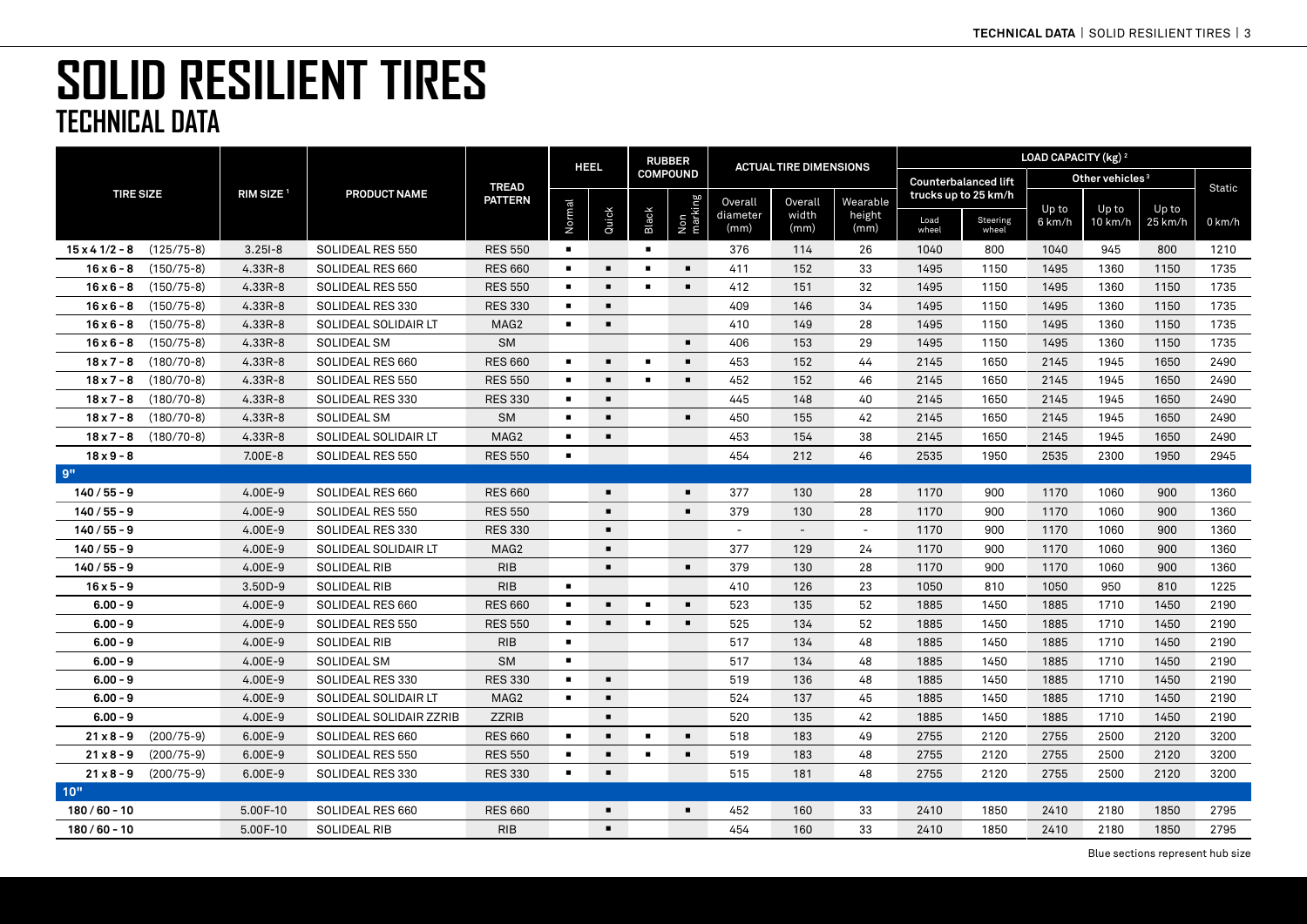|                     |               |                       |                         |                  |                | HEEL           |                | <b>RUBBER</b>  |                  | <b>ACTUAL TIRE DIMENSIONS</b> |                |               |                             | LOAD CAPACITY (kg) <sup>2</sup> |                             |         |        |
|---------------------|---------------|-----------------------|-------------------------|------------------|----------------|----------------|----------------|----------------|------------------|-------------------------------|----------------|---------------|-----------------------------|---------------------------------|-----------------------------|---------|--------|
|                     |               |                       |                         | <b>TREAD</b>     |                |                |                | COMPOUND       |                  |                               |                |               | <b>Counterbalanced lift</b> |                                 | Other vehicles <sup>3</sup> |         | Static |
| <b>TIRE SIZE</b>    |               | RIM SIZE <sup>1</sup> | <b>PRODUCT NAME</b>     | <b>PATTERN</b>   |                |                |                |                | Overall          | Overall                       | Wearable       |               | trucks up to 25 km/h        | Up to                           | Up to                       | Up to   |        |
|                     |               |                       |                         |                  | Normal         | Quick          | Black          | Non<br>marking | diameter<br>(mm) | width<br>(mm)                 | height<br>(mm) | Load<br>wheel | Steering<br>wheel           | 6 km/h                          | 10 km/h                     | 25 km/h | 0 km/h |
| $200/50 - 10$       |               | 6.50F-10              | SOLIDEAL RES 660        | <b>RES 660</b>   | $\blacksquare$ | $\blacksquare$ | $\blacksquare$ | $\blacksquare$ | 457              | 193                           | 34             | 2470          | 1900                        | 2470                            | 2240                        | 1900    | 2870   |
| $200/50 - 10$       |               | 6.50F-10              | SOLIDEAL RES 550        | <b>RES 550</b>   | $\blacksquare$ |                | $\blacksquare$ | $\blacksquare$ | 456              | 193                           | 31             | 2470          | 1900                        | 2470                            | 2240                        | 1900    | 2870   |
| $200/50 - 10$       |               | 6.50F-10              | SOLIDEAL RES 552        | RES 552 SEMI     |                | $\blacksquare$ |                | $\blacksquare$ | 461              | 191                           | 35             | 2470          | 1900                        | 2470                            | 2240                        | 1900    | 2870   |
| $200/50 - 10$       |               | 6.50F-10              | SOLIDEAL RES 330        | <b>RES 330</b>   | $\blacksquare$ | $\blacksquare$ |                |                | 450              | 193                           | 33             | 2470          | 1900                        | 2470                            | 2240                        | 1900    | 2870   |
| $200/50 - 10$       |               | 6.50F-10              | SOLIDEAL SOLIDAIR LT    | MAG <sub>2</sub> |                | $\blacksquare$ |                |                | 454              | 192                           | 29             | 2470          | 1900                        | 2470                            | 2240                        | 1900    | 2870   |
| $200/50 - 10$       |               | 6.50F-10              | <b>SOLIDEAL RIB</b>     | <b>RIB</b>       |                | $\blacksquare$ |                | $\blacksquare$ | 457              | 198                           | 32             | 2470          | 1900                        | 2470                            | 2240                        | 1900    | 2870   |
| $21 \times 7 - 10$  | $(180/80-10)$ | 5.00F-10              | <b>SOLIDEAL SM</b>      | <b>SM</b>        |                | $\blacksquare$ |                |                | 524              | 162                           | 55             | 2210          | 1700                        | 2210                            | 2005                        | 1700    | 2565   |
| $6.50 - 10$         |               | 5.00F-10              | SOLIDEAL RES 660        | <b>RES 660</b>   | $\blacksquare$ | $\blacksquare$ | $\blacksquare$ | $\blacksquare$ | 568              | 157                           | 55             | 2340          | 1800                        | 2340                            | 2125                        | 1800    | 2720   |
| $6.50 - 10$         |               | 5.00F-10              | SOLIDEAL RES 550        | <b>RES 550</b>   | $\blacksquare$ | $\blacksquare$ | $\blacksquare$ | $\blacksquare$ | 566              | 157                           | 55             | 2340          | 1800                        | 2340                            | 2125                        | 1800    | 2720   |
| $6.50 - 10$         |               | 5.00F-10              | SOLIDEAL RES 330        | <b>RES 330</b>   | $\blacksquare$ | $\blacksquare$ |                |                | 566              | 153                           | 52             | 2340          | 1800                        | 2340                            | 2125                        | 1800    | 2720   |
| $6.50 - 10$         |               | 5.00F-10              | SOLIDEAL SM             | <b>SM</b>        | $\blacksquare$ |                |                | $\blacksquare$ | 566              | 158                           | 52             | 2340          | 1800                        | 2340                            | 2125                        | 1800    | 2720   |
| $6.50 - 10$         |               | 5.50F-10              | SOLIDEAL RES 550        | <b>RES 550</b>   | $\blacksquare$ |                |                |                | 566              | 158                           | 55             | 2340          | 1800                        | 2340                            | 2125                        | 1800    | 2720   |
| $6.50 - 10$         |               | 5.50F-10              | SOLIDEAL SOLIDAIR LT    | MAG <sub>2</sub> | $\blacksquare$ | п              |                |                | 570              | 158                           | 51             | 2340          | 1800                        | 2340                            | 2125                        | 1800    | 2720   |
| $6.50 - 10$         |               | 5.50F-10              | SOLIDEAL SOLIDAIR ZZRIB | <b>ZZRIB</b>     |                | $\blacksquare$ |                |                | 570              | 158                           | 51             | 2340          | 1800                        | 2340                            | 2125                        | 1800    | 2720   |
| $23 \times 9 - 10$  | $(225/75-10)$ | 6.50F-10              | SOLIDEAL RES 660        | <b>RES 660</b>   | $\blacksquare$ | п              | $\blacksquare$ | $\blacksquare$ | 584              | 199                           | 52             | 3445          | 2650                        | 3445                            | 3125                        | 2650    | 4000   |
| $23 \times 9 - 10$  | $(225/75-10)$ | 6.50F-10              | SOLIDEAL RES 550        | <b>RES 550</b>   | $\blacksquare$ | п              | $\blacksquare$ | $\blacksquare$ | 584              | 200                           | 52             | 3445          | 2650                        | 3445                            | 3125                        | 2650    | 4000   |
| $23 \times 9 - 10$  | $(225/75-10)$ | 6.50F-10              | SOLIDEAL RES 330        | <b>RES 330</b>   | $\blacksquare$ | $\blacksquare$ |                |                | 573              | 200                           | 53             | 3445          | 2650                        | 3445                            | 3125                        | 2650    | 4000   |
| $23 \times 9 - 10$  | $(225/75-10)$ | 6.50F-10              | SOLIDEAL SOLIDAIR LT    | MAG <sub>2</sub> | $\blacksquare$ | $\blacksquare$ |                |                | 583              | 202                           | 50             | 3445          | 2650                        | 3445                            | 3125                        | 2650    | 4000   |
| $7.50 - 10$         |               | 5.00F-10              | SOLIDEAL RES 550        | <b>RES 550</b>   | $\blacksquare$ |                |                |                | 631              | 180                           | 68             | 3070          | 2360                        | 3070                            | 2785                        | 2360    | 3565   |
| $7.50 - 10$         |               | 5.50F-10              | SOLIDEAL RES 550        | <b>RES 550</b>   | $\blacksquare$ | $\blacksquare$ |                |                | 631              | 184                           | 68             | 3070          | 2360                        | 3070                            | 2785                        | 2360    | 3565   |
| $12"$               |               |                       |                         |                  |                |                |                |                |                  |                               |                |               |                             |                                 |                             |         |        |
| $23 \times 10 - 12$ | $(250/60-12)$ | 8.00G-12              | SOLIDEAL RES 660        | <b>RES 660</b>   | $\blacksquare$ | п              | $\blacksquare$ | $\blacksquare$ | 586              | 234                           | 45             | 3770          | 2900                        | 3770                            | 3420                        | 2900    | 4380   |
| $23 \times 10 - 12$ | $(250/60-12)$ | 8.00G-12              | SOLIDEAL RES 550        | <b>RES 550</b>   | $\blacksquare$ | $\blacksquare$ | $\blacksquare$ | $\blacksquare$ | 584              | 230                           | 44             | 3770          | 2900                        | 3770                            | 3420                        | 2900    | 4380   |
| $23 \times 10 - 12$ | $(250/60-12)$ | 8.00G-12              | SOLIDEAL RES 330        | <b>RES 330</b>   | $\blacksquare$ | п              |                |                | 577              | 234                           | 45             | 3770          | 2900                        | 3770                            | 3420                        | 2900    | 4380   |
| $23 \times 12 - 12$ | $(315/45-12)$ | 10.00G-12             | SOLIDEAL RES 660        | <b>RES 660</b>   | $\blacksquare$ |                |                | $\blacksquare$ | 584              | 281                           | 43             | 4485          | 3450                        | 4485                            | 4070                        | 3450    | 5210   |
| $23 \times 12 - 12$ | $(315/45-12)$ | 10.00G-12             | SOLIDEAL RES 552        | RES 552 SEMI     |                | $\blacksquare$ |                | $\blacksquare$ | 586              | 234                           | 50             | 4485          | 3450                        | 4485                            | 4070                        | 3450    | 5210   |
| $27 \times 10 - 12$ | $(250/75-12)$ | 8.00G-12              | SOLIDEAL RES 660        | <b>RES 660</b>   | $\blacksquare$ | $\blacksquare$ |                | $\blacksquare$ | 680              | 242                           | 63             | 3900          | 3000                        | 3900                            | 3540                        | 3000    | 4530   |
| $27 \times 10 - 12$ | $(250/75-12)$ | 8.00G-12              | SOLIDEAL RES 550        | <b>RES 550</b>   | $\blacksquare$ | п              |                | $\blacksquare$ | 680              | 242                           | 63             | 3900          | 3000                        | 3900                            | 3540                        | 3000    | 4530   |
| $27 \times 10 - 12$ | $(250/75-12)$ | 8.00G-12              | SOLIDEAL RES 330        | <b>RES 330</b>   | $\blacksquare$ | $\blacksquare$ |                |                | 664              | 248                           | 60             | 3900          | 3000                        | 3900                            | 3540                        | 3000    | 4530   |
| $27 \times 10 - 12$ | $(250/75-12)$ | 8.00G-12              | SOLIDEAL SOLIDAIR LT    | MAG <sub>2</sub> | $\blacksquare$ | п              |                |                | 674              | 243                           | 59             | 3900          | 3000                        | 3900                            | 3540                        | 3000    | 4530   |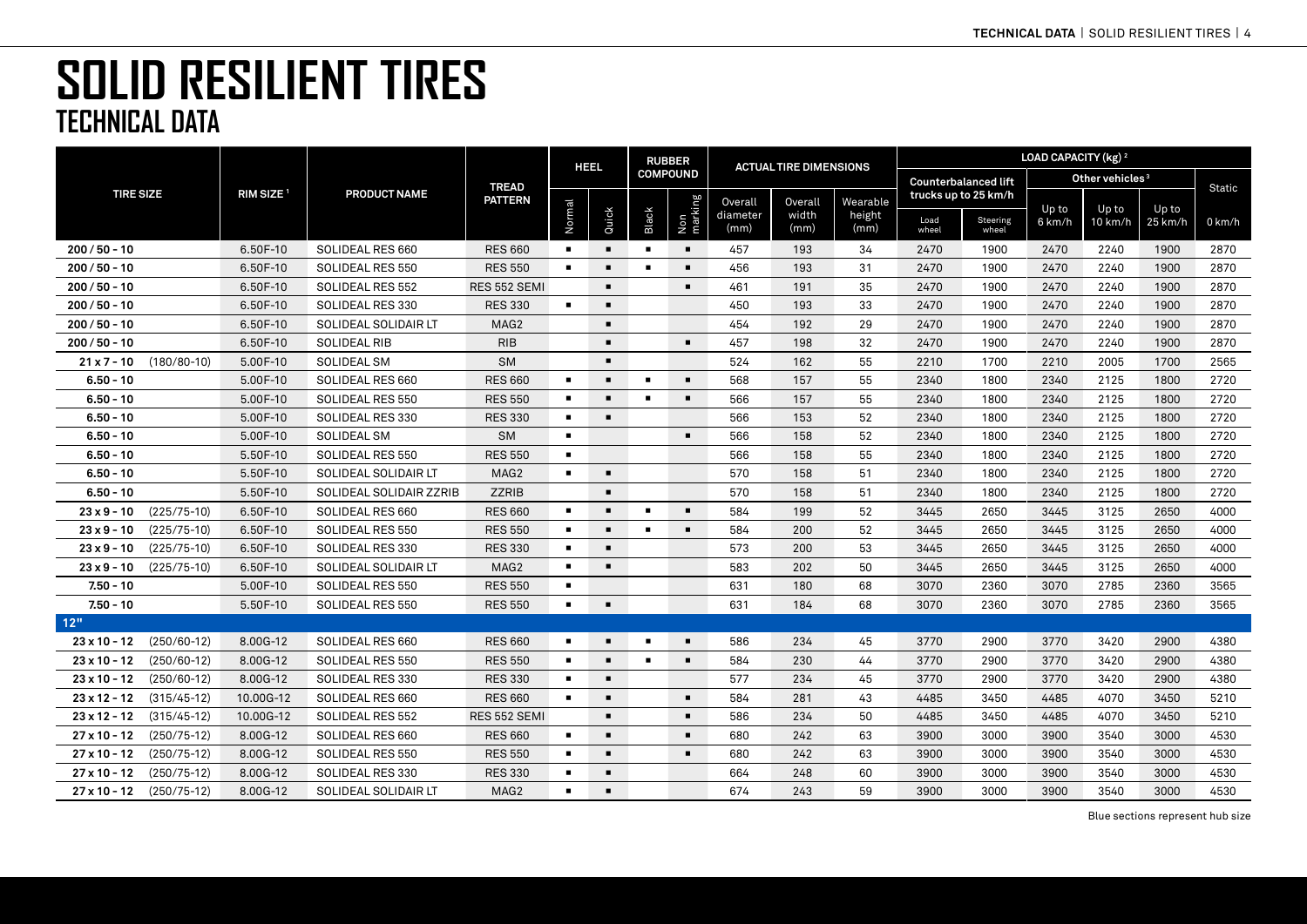|                    |                                |                       |                         |                  | <b>HEEL</b>    |                | <b>RUBBER</b>  |                 | <b>ACTUAL TIRE DIMENSIONS</b> |               |                |               | LOAD CAPACITY (kg) <sup>2</sup> |        |                             |         |          |
|--------------------|--------------------------------|-----------------------|-------------------------|------------------|----------------|----------------|----------------|-----------------|-------------------------------|---------------|----------------|---------------|---------------------------------|--------|-----------------------------|---------|----------|
|                    |                                |                       |                         | <b>TREAD</b>     |                |                |                | <b>COMPOUND</b> |                               |               |                |               | <b>Counterbalanced lift</b>     |        | Other vehicles <sup>3</sup> |         | Static   |
| <b>TIRE SIZE</b>   |                                | RIM SIZE <sup>1</sup> | <b>PRODUCT NAME</b>     | <b>PATTERN</b>   |                |                |                |                 | Overall                       | Overall       | Wearable       |               | trucks up to 25 km/h            | Up to  | Up to                       | Up to   |          |
|                    |                                |                       |                         |                  | Normal         | Quick          | Black          | Non<br>marking  | diameter<br>(mm)              | width<br>(mm) | height<br>(mm) | Load<br>wheel | Steering<br>wheel               | 6 km/h | 10 km/h                     | 25 km/h | $0$ km/h |
| $7.00 - 12$        |                                | 5.00S-12              | SOLIDEAL RES 660        | <b>RES 660</b>   | $\blacksquare$ | п              | $\blacksquare$ | $\blacksquare$  | 653                           | 166           | 60             | 2920          | 2240                            | 2920   | 2645                        | 2240    | 3380     |
| $7.00 - 12$        |                                | 5.00S-12              | SOLIDEAL RES 550        | <b>RES 550</b>   | ٠              |                | $\blacksquare$ | $\blacksquare$  | 652                           | 166           | 60             | 2920          | 2240                            | 2920   | 2645                        | 2240    | 3380     |
| $7.00 - 12$        |                                | 5.00S-12              | SOLIDEAL RES 330        | <b>RES 330</b>   | $\blacksquare$ |                |                |                 | 645                           | 165           | 56             | 2920          | 2240                            | 2920   | 2645                        | 2240    | 3380     |
| $7.00 - 12$        |                                | 5.00S-12              | <b>SOLIDEAL SM</b>      | <b>SM</b>        | $\blacksquare$ |                | $\blacksquare$ | $\blacksquare$  | 654                           | 161           | 57             | 2920          | 2240                            | 2920   | 2645                        | 2240    | 3380     |
| $7.00 - 12$        |                                | 5.00S-12              | SOLIDEAL SOLIDAIR LT    | MAG <sub>2</sub> | $\blacksquare$ | п              |                |                 | 652                           | 165           | 54             | 2920          | 2240                            | 2920   | 2645                        | 2240    | 3380     |
| $7.00 - 12$        |                                | 5.00S-12              | SOLIDEAL SOLIDAIR ZZRIB | <b>ZZRIB</b>     |                | $\blacksquare$ |                |                 | 652                           | 163           | 52             | 2920          | 2240                            | 2920   | 2645                        | 2240    | 3380     |
| $7.00 - 12$        |                                | $6.50 - 12$           | SOLIDEAL RES 552        | RES 552 SEMI     | $\blacksquare$ |                |                |                 | 652                           | 172           | 61             | 2920          | 2240                            | 2920   | 2645                        | 2240    | 3380     |
| $8.25 - 12$        |                                | 5.00S-12              | SOLIDEAL RES 550        | <b>RES 550</b>   | $\blacksquare$ |                |                |                 | 723                           | 187           | 65             | 3440          | 2645                            | 3440   | 3120                        | 2645    | 3995     |
| 13"                |                                |                       |                         |                  |                |                |                |                 |                               |               |                |               |                                 |        |                             |         |          |
| 150 / 100 - 13     | (23x5)                         | 3.75P-13              | SOLIDEAL RES 550        | <b>RES 550</b>   | $\blacksquare$ | $\blacksquare$ | $\blacksquare$ |                 | 621                           | 146           | 46             | 1495          | 1150                            | 1495   | 1350                        | 1150    | 1735     |
| $15"$              |                                |                       |                         |                  |                |                |                |                 |                               |               |                |               |                                 |        |                             |         |          |
| $28 \times 9 - 15$ | $(8.15 - 15)$<br>$225/75 - 15$ | $6.50 - 15$           | SOLIDEAL RES 550        | <b>RES 550</b>   | $\blacksquare$ |                |                |                 | 687                           | 214           | 54             | 3900          | 3000                            | 3900   | 3540                        | 3000    | 4530     |
| $28 \times 9 - 15$ | $(8.15 - 15)$<br>$225/75-15$   | $7.00 - 15$           | SOLIDEAL RES 660        | <b>RES 660</b>   | $\blacksquare$ |                | $\blacksquare$ | $\blacksquare$  | 688                           | 214           | 53             | 3900          | 3000                            | 3900   | 3540                        | 3000    | 4530     |
| $28 \times 9 - 15$ | $(8.15 - 15)$<br>$225/75-15$   | $7.00 - 15$           | SOLIDEAL RES 550        | <b>RES 550</b>   | $\blacksquare$ | п              | $\blacksquare$ | $\blacksquare$  | 688                           | 213           | 54             | 3900          | 3000                            | 3900   | 3540                        | 3000    | 4530     |
| $28 \times 9 - 15$ | $(8.15 - 15)$<br>$225/75-15$   | $7.00 - 15$           | SOLIDEAL RES 330        | <b>RES 330</b>   | $\blacksquare$ | $\blacksquare$ |                |                 | 681                           | 211           | 49             | 3900          | 3000                            | 3900   | 3540                        | 3000    | 4530     |
| $28 \times 9 - 15$ | $(8.15 - 15)$<br>$225/75-15$   | $7.00 - 15$           | SOLIDEAL SOLIDAIR LT    | MAG <sub>2</sub> | $\blacksquare$ | $\blacksquare$ |                |                 | 688                           | 216           | 50             | 3900          | 3000                            | 3900   | 3540                        | 3000    | 4530     |
| $355/45 - 15$      | $(28x12.5-15)$                 | $9.75 - 15$           | SOLIDEAL RES 660        | <b>RES 660</b>   | $\blacksquare$ | $\blacksquare$ | $\blacksquare$ | $\blacksquare$  | 690                           | 286           | 53             | 5690          | 4375                            | 5690   | 5165                        | 4375    | 6605     |
| $355/45 - 15$      | $(28x12.5-15)$                 | $9.75 - 15$           | SOLIDEAL RES 330        | <b>RES 330</b>   | $\blacksquare$ | п              |                |                 | 675                           | 292           | 48             | 5690          | 4375                            | 5690   | 5165                        | 4375    | 6605     |
| $355/50 - 15$      |                                | $9.75 - 15$           | SOLIDEAL RES 660        | <b>RES 660</b>   | $\blacksquare$ | п              |                | $\blacksquare$  | 712                           | 295           | 52             | 5690          | 4375                            | 5690   | 5165                        | 4375    | 6605     |
| $355/50 - 15$      |                                | $9.75 - 15$           | SOLIDEAL RES 550        | <b>RES 550</b>   | $\blacksquare$ | $\blacksquare$ | $\blacksquare$ | $\blacksquare$  | 712                           | 295           | 52             | 5690          | 4375                            | 5690   | 5165                        | 4375    | 6605     |
| $355/65 - 15$      | $(32x12.1-15)$                 | $9.75 - 15$           | SOLIDEAL RES 660        | <b>RES 660</b>   | $\blacksquare$ | $\blacksquare$ |                | $\blacksquare$  | 819                           | 312           | 75             | 7800          | 6000                            | 7000   | 6430                        | 5450    | 9060     |
| $355/65 - 15$      | $(32x12.1-15)$                 | $9.75 - 15$           | SOLIDEAL RES 550        | <b>RES 550</b>   | $\blacksquare$ |                | $\blacksquare$ |                 | 819                           | 312           | 75             | 7800          | 6000                            | 7000   | 6430                        | 5450    | 9060     |
| $355/65 - 15$      | $(32x12.1-15)$                 | $9.75 - 15$           | SOLIDEAL RES 330        | <b>RES 330</b>   | $\blacksquare$ |                |                |                 | 811                           | 310           | 70             | 7800          | 6000                            | 7000   | 6430                        | 5450    | 9060     |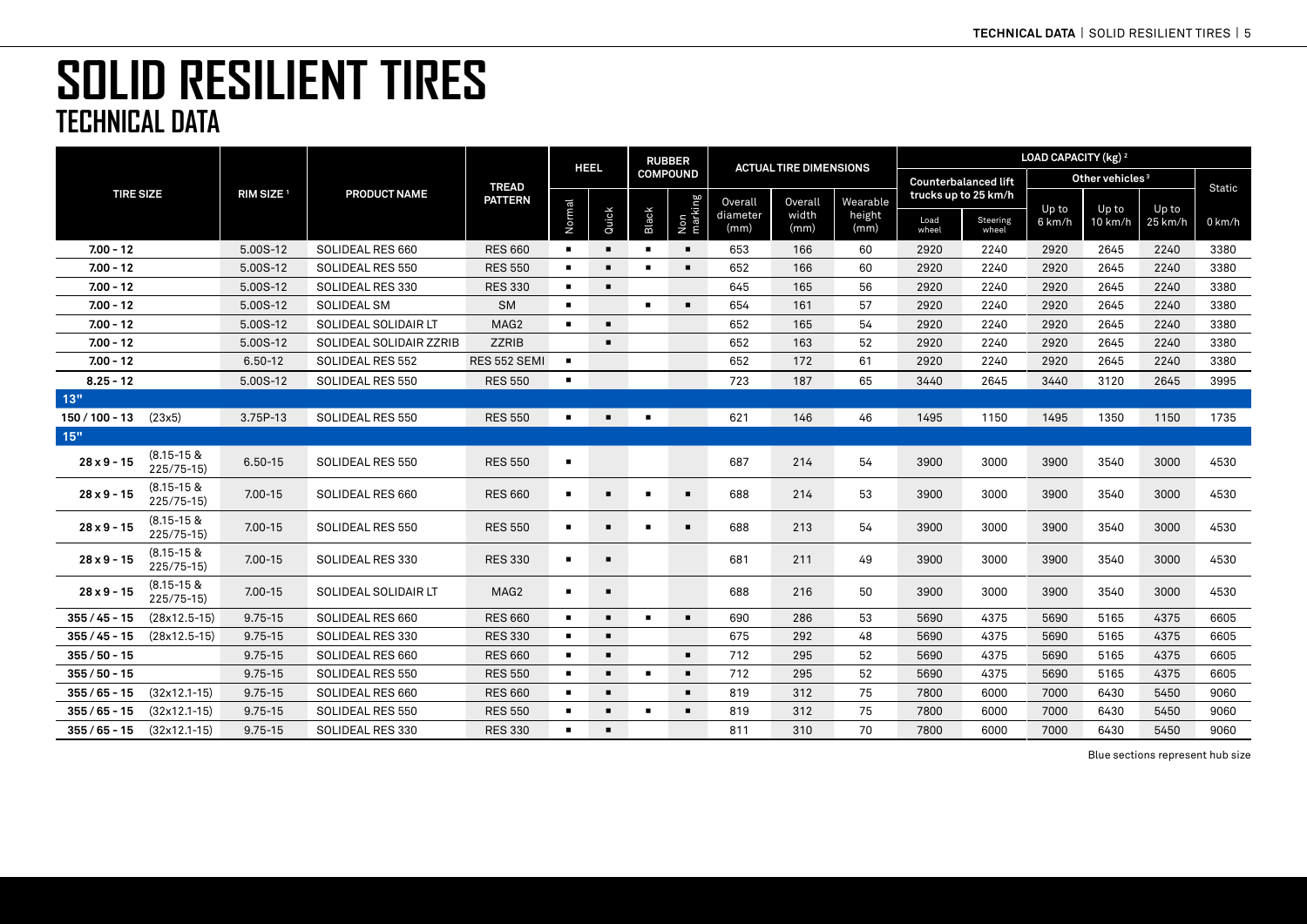|                  |               |                       |                         |                  |                | <b>HEEL</b>    |                | <b>RUBBER</b>   |                  | <b>ACTUAL TIRE DIMENSIONS</b> |                |               |                             | LOAD CAPACITY (kg) <sup>2</sup> |                             |         |          |
|------------------|---------------|-----------------------|-------------------------|------------------|----------------|----------------|----------------|-----------------|------------------|-------------------------------|----------------|---------------|-----------------------------|---------------------------------|-----------------------------|---------|----------|
|                  |               |                       |                         | <b>TREAD</b>     |                |                |                | <b>COMPOUND</b> |                  |                               |                |               | <b>Counterbalanced lift</b> |                                 | Other vehicles <sup>3</sup> |         | Static   |
| <b>TIRE SIZE</b> |               | RIM SIZE <sup>1</sup> | PRODUCT NAME            | <b>PATTERN</b>   |                |                |                |                 | Overall          | Overall                       | Wearable       |               | trucks up to 25 km/h        |                                 | Up to                       | Up to   |          |
|                  |               |                       |                         | <b>RES 660</b>   | Normal         | Quick          | Black          | Non<br>marking  | diameter<br>(mm) | width<br>(mm)                 | height<br>(mm) | Load<br>wheel | <b>Steering</b><br>wheel    | Up to<br>6 km/h                 | 10 km/h                     | 25 km/h | $0$ km/h |
| $250 - 15$       | $(250/70-15)$ | $7.00 - 15$           | SOLIDEAL RES 660        |                  | $\blacksquare$ | $\blacksquare$ | $\blacksquare$ | $\blacksquare$  | 719              | 221                           | 60             | 4745          | 3650                        | 4745                            | 4310                        | 3650    | 5510     |
| $250 - 15$       | $(250/70-15)$ | $7.00 - 15$           | SOLIDEAL RES 550        | <b>RES 550</b>   | $\blacksquare$ |                | $\blacksquare$ | $\blacksquare$  | 718              | 220                           | 60             | 4745          | 3650                        | 4745                            | 4310                        | 3650    | 5510     |
| $250 - 15$       | $(250/70-15)$ | $7.00 - 15$           | SOLIDEAL RES 330        | <b>RES 330</b>   | $\blacksquare$ | п              |                |                 | 707              | 212                           | 53             | 4745          | 3650                        | 4745                            | 4310                        | 3650    | 5510     |
| $250 - 15$       | $(250/70-15)$ | $7.00 - 15$           | SOLIDEAL SOLIDAIR LT    | MAG <sub>2</sub> | $\blacksquare$ | ۰              |                |                 | 719              | 219                           | 57             | 4745          | 3650                        | 4745                            | 4310                        | 3650    | 5510     |
| $250 - 15$       | $(250/70-15)$ | $7.50 - 15$           | SOLIDEAL RES 660        | <b>RES 660</b>   | $\blacksquare$ |                | $\blacksquare$ | $\blacksquare$  | 719              | 225                           | 62             | 4745          | 3650                        | 4745                            | 4310                        | 3650    | 5510     |
| $250 - 15$       | $(250/70-15)$ | $7.50 - 15$           | SOLIDEAL RES 550        | <b>RES 550</b>   | $\blacksquare$ |                | $\blacksquare$ | $\blacksquare$  | 716              | 225                           | 60             | 4745          | 3650                        | 4745                            | 4310                        | 3650    | 5510     |
| $250 - 15$       | $(250/70-15)$ | $7.50 - 15$           | SOLIDEAL RES 330        | <b>RES 330</b>   | $\blacksquare$ |                |                |                 | 707              | 212                           | 53             | 4745          | 3650                        | 4745                            | 4310                        | 3650    | 5510     |
| $250 - 15$       | $(250/70-15)$ | $7.50 - 15$           | SOLIDEAL SOLIDAIR LT    | MAG <sub>2</sub> |                | $\blacksquare$ |                |                 | 719              | 219                           | 57             | 4745          | 3650                        | 4745                            | 4310                        | 3650    | 5510     |
| $300 - 15$       | $(315/70-15)$ | $8.00 - 15$           | SOLIDEAL RES 660        | <b>RES 660</b>   | $\blacksquare$ | $\blacksquare$ | $\blacksquare$ | $\blacksquare$  | 815              | 257                           | 75             | 5850          | 4500                        | 5850                            | 5310                        | 4500    | 6795     |
| $300 - 15$       | $(315/70-15)$ | $8.00 - 15$           | SOLIDEAL RES 550        | <b>RES 550</b>   | $\blacksquare$ | $\blacksquare$ | $\blacksquare$ | $\blacksquare$  | 814              | 252                           | 75             | 5850          | 4500                        | 5850                            | 5310                        | 4500    | 6795     |
| $300 - 15$       | $(315/70-15)$ | $8.00 - 15$           | SOLIDEAL RES 330        | <b>RES 330</b>   | $\blacksquare$ | п              |                |                 | 808              | 250                           | 70             | 5850          | 4500                        | 5850                            | 5310                        | 4500    | 6795     |
| $300 - 15$       | $(315/70-15)$ | $8.00 - 15$           | <b>SOLIDEAL SM</b>      | <b>SM</b>        |                | $\blacksquare$ |                | $\blacksquare$  | 809              | 258                           | 69             | 5850          | 4500                        | 5850                            | 5310                        | 4500    | 6795     |
| $300 - 15$       | $(315/70-15)$ | $8.00 - 15$           | SOLIDEAL SOLIDAIR LT    | MAG2             | $\blacksquare$ | $\blacksquare$ |                |                 | 816              | 253                           | 64             | 5850          | 4500                        | 5850                            | 5310                        | 4500    | 6795     |
| 310 - 15 EW      |               | 8.00V-15              | SOLIDEAL RES 550        | <b>RES 550</b>   | $\blacksquare$ |                | $\blacksquare$ |                 | 819              | 312                           | 75             | 6175          | 4750                        | 6175                            | 5605                        | 4750    | 7175     |
| $5.50 - 15$      |               | 4.50E-15SDC           | SOLIDEAL RES 550        | <b>RES 550</b>   | $\blacksquare$ |                |                |                 | 661              | 152                           | 55             | 2430          | 1870                        | 2430                            | 2205                        | 1870    | 2825     |
| $6.00 - 15$      |               | 4.50E-15SDC           | SOLIDEAL RES 550        | <b>RES 550</b>   | $\blacksquare$ |                |                |                 | 698              | 160                           | 44             | 3160          | 2430                        | 3160                            | 2865                        | 2430    | 3670     |
| $7.00 - 15$      |               | $5.50 - 15$           | SOLIDEAL RES 660        | <b>RES 660</b>   | $\blacksquare$ |                |                | $\blacksquare$  | 729              | 179                           | 60             | 3545          | 2725                        | 3545                            | 3215                        | 2725    | 4115     |
| $7.00 - 15$      |               | $5.50 - 15$           | SOLIDEAL RES 550        | <b>RES 550</b>   | $\blacksquare$ | $\blacksquare$ | $\blacksquare$ | $\blacksquare$  | 724              | 176                           | 58             | 3545          | 2725                        | 3545                            | 3215                        | 2725    | 4115     |
| $7.00 - 15$      |               | $5.50 - 15$           | SOLIDEAL RES 330        | <b>RES 330</b>   | $\blacksquare$ | $\blacksquare$ |                |                 | 721              | 185                           | 55             | 3545          | 2725                        | 3545                            | 3215                        | 2725    | 4115     |
| $7.00 - 15$      |               | 5.50-15               | SOLIDEAL SOLIDAIR ZZRIB | <b>ZZRIB</b>     |                |                |                |                 | 723              | 175                           | 57             | 3545          | 2725                        | 3545                            | 3215                        | 2725    | 4115     |
| $7.00 - 15$      |               | $6.00 - 15$           | SOLIDEAL RES 660        | <b>RES 660</b>   | $\blacksquare$ |                | $\blacksquare$ |                 | 729              | 179                           | 60             | 3545          | 2725                        | 3545                            | 3215                        | 2725    | 4115     |
| $7.00 - 15$      |               | $6.00 - 15$           | SOLIDEAL RES 550        | <b>RES 550</b>   | $\blacksquare$ |                |                |                 | 729              | 179                           | 60             | 3545          | 2725                        | 3545                            | 3215                        | 2725    | 4115     |
| $7.50 - 15$      |               | $5.50 - 15$           | SOLIDEAL RES 660        | <b>RES 660</b>   | $\blacksquare$ |                |                |                 | 752              | 199                           | 62             | 3900          | 3000                        | 3900                            | 3540                        | 3000    | 4530     |
| $7.50 - 15$      |               | $5.50 - 15$           | SOLIDEAL RES 550        | <b>RES 550</b>   | $\blacksquare$ | $\blacksquare$ |                |                 | 752              | 199                           | 62             | 3900          | 3000                        | 3900                            | 3540                        | 3000    | 4530     |
| $7.50 - 15$      |               | $6.00 - 15$           | SOLIDEAL RES 660        | <b>RES 660</b>   | $\blacksquare$ |                |                |                 | 752              | 199                           | 62             | 3900          | 3000                        | 3900                            | 3540                        | 3000    | 4530     |
| $7.50 - 15$      |               | $6.00 - 15$           | SOLIDEAL RES 550        | <b>RES 550</b>   | $\blacksquare$ |                |                |                 | 752              | 199                           | 62             | 3900          | 3000                        | 3900                            | 3540                        | 3000    | 4530     |
| $7.50 - 15$      |               | $6.50 - 15$           | SOLIDEAL RES 660        | <b>RES 660</b>   | $\blacksquare$ | $\blacksquare$ | $\blacksquare$ | $\blacksquare$  | 752              | 199                           | 62             | 3900          | 3000                        | 3900                            | 3540                        | 3000    | 4530     |
| $7.50 - 15$      |               | $6.50 - 15$           | SOLIDEAL RES 550        | <b>RES 550</b>   | $\blacksquare$ | $\blacksquare$ |                |                 | 752              | 199                           | 62             | 3900          | 3000                        | 3900                            | 3540                        | 3000    | 4530     |
| $7.50 - 15$      |               | $6.50 - 15$           | SOLIDEAL RES 330        | <b>RES 330</b>   | $\blacksquare$ |                |                |                 | 743              | 203                           | 59             | 3900          | 3000                        | 3900                            | 3540                        | 3000    | 4530     |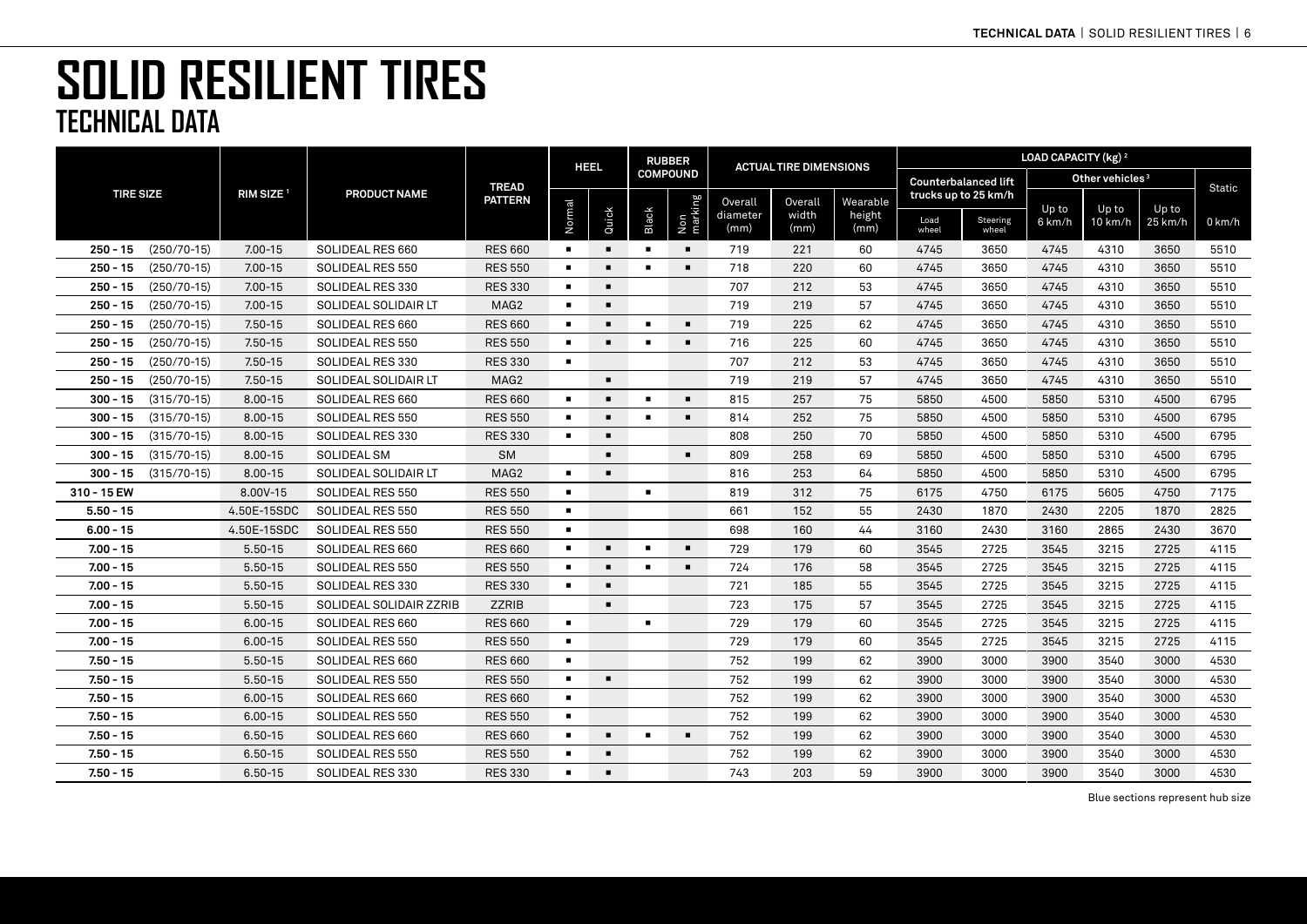|                  |                       |                      |                  |                | <b>HEEL</b>    |                | <b>RUBBER</b>   |                  | <b>ACTUAL TIRE DIMENSIONS</b> |                |               |                             | LOAD CAPACITY (kg) <sup>2</sup> |                             |         |          |
|------------------|-----------------------|----------------------|------------------|----------------|----------------|----------------|-----------------|------------------|-------------------------------|----------------|---------------|-----------------------------|---------------------------------|-----------------------------|---------|----------|
|                  |                       |                      | <b>TREAD</b>     |                |                |                | <b>COMPOUND</b> |                  |                               |                |               | <b>Counterbalanced lift</b> |                                 | Other vehicles <sup>3</sup> |         | Static   |
| <b>TIRE SIZE</b> | RIM SIZE <sup>1</sup> | <b>PRODUCT NAME</b>  | <b>PATTERN</b>   |                |                |                |                 | Overall          | Overall                       | Wearable       |               | trucks up to 25 km/h        |                                 | Up to                       | Up to   |          |
|                  |                       |                      |                  | Normal         | Quick          | Black          | Non<br>marking  | diameter<br>(mm) | width<br>(mm)                 | height<br>(mm) | Load<br>wheel | Steering<br>wheel           | Up to<br>6 km/h                 | 10 km/h                     | 25 km/h | $0$ km/h |
| $8.25 - 15$      | $5.50 - 15$           | SOLIDEAL RES 660     | <b>RES 660</b>   | $\blacksquare$ | $\blacksquare$ |                |                 | 813              | 212                           | 72             | 4615          | 3550                        | 4615                            | 4190                        | 3550    | 5360     |
| $8.25 - 15$      | $5.50 - 15$           | SOLIDEAL RES 550     | <b>RES 550</b>   | $\blacksquare$ | $\blacksquare$ |                |                 | 811              | 208                           | 72             | 4615          | 3550                        | 4615                            | 4190                        | 3550    | 5360     |
| $8.25 - 15$      | 6.50-15               | SOLIDEAL RES 660     | <b>RES 660</b>   | $\blacksquare$ |                | $\blacksquare$ | $\blacksquare$  | 813              | 212                           | 72             | 4750          | 3650                        | 4750                            | 4300                        | 3650    | 5510     |
| $8.25 - 15$      | 6.50-15               | SOLIDEAL RES 550     | <b>RES 550</b>   | $\blacksquare$ | $\blacksquare$ | $\blacksquare$ | $\blacksquare$  | 812              | 208                           | 72             | 4750          | 3650                        | 4750                            | 4300                        | 3650    | 5510     |
| $8.25 - 15$      | 6.50-15               | SOLIDEAL RES 330     | <b>RES 330</b>   | $\blacksquare$ | ٠              |                |                 | 804              | 203                           | 69             | 4750          | 3650                        | 4750                            | 4300                        | 3650    | 5510     |
| $8.25 - 15$      | $6.50 - 15$           | <b>SOLIDEAL SM</b>   | <b>SM</b>        | $\blacksquare$ | $\blacksquare$ |                |                 | 810              | 203                           | 73             | 4750          | 3650                        | 4750                            | 4300                        | 3650    | 5510     |
| $8.25 - 15$      | $6.50 - 15$           | SOLIDEAL SOLIDAIR LT | MAG <sub>2</sub> | $\blacksquare$ | $\blacksquare$ |                |                 | 812              | 210                           | 67             | 4750          | 3650                        | 4750                            | 4300                        | 3650    | 5510     |
| $400/60 - 15$    | $11.00 - 15$          | SOLIDEAL RES 660     | <b>RES 660</b>   | $\blacksquare$ | $\blacksquare$ |                |                 | 820              | 323                           | 68             | 8970          | 6900                        | 8970                            | 8140                        | 6900    | 10420    |
| 16"              |                       |                      |                  |                |                |                |                 |                  |                               |                |               |                             |                                 |                             |         |          |
| $6.50 - 16$      | $5.50 - 16$           | <b>SOLIDEAL HT</b>   | HT               | $\blacksquare$ |                |                |                 | 743              | 194                           | 60             | 2600          | 2000                        | 2600                            | 2360                        | 2000    | 3020     |
| $6.50 - 16$      | $5.50 - 16$           | <b>SOLIDEAL SM</b>   | <b>SM</b>        | $\blacksquare$ |                |                |                 | 743              | 194                           | 60             | 2600          | 2000                        | 2600                            | 2360                        | 2000    | 3020     |
| $7.50 - 16$      | $5.50 - 16$           | <b>SOLIDEAL HT</b>   | HT               | $\blacksquare$ |                |                |                 | 794              | 210                           | 76             | 3965          | 3050                        | 3965                            | 3600                        | 3050    | 4605     |
| $7.50 - 16$      | $6.00 - 16$           | SOLIDEAL RES 550     | <b>RES 550</b>   | $\blacksquare$ |                |                |                 | 794              | 210                           | 70             | 3965          | 3050                        | 3965                            | 3600                        | 3050    | 4605     |
| $7.50 - 16$      | $6.00 - 16$           | SOLIDEAL HT          | HT               | $\blacksquare$ |                | $\blacksquare$ |                 | 794              | 210                           | 76             | 3965          | 3050                        | 3965                            | 3600                        | 3050    | 4605     |
| 20"              |                       |                      |                  |                |                |                |                 |                  |                               |                |               |                             |                                 |                             |         |          |
| $355/50 - 20$    | 10.00-20              | SOLIDEAL RES 660     | <b>RES 660</b>   | $\blacksquare$ | $\blacksquare$ | $\blacksquare$ | $\blacksquare$  | 831              | 312                           | 48             | 8970          | 6900                        | 8970                            | 8140                        | 6900    | 10420    |
| $7.50 - 20$      | $6.50 - 20$           | <b>SOLIDEAL HT</b>   | <b>HT</b>        | $\blacksquare$ |                |                |                 | 882              | 210                           | 53             | 3900          | 3250                        | 3900                            | 3545                        | 3250    | 4910     |
| $8.25 - 20$      | $6.50 - 20$           | <b>SOLIDEAL HT</b>   | <b>HT</b>        | $\blacksquare$ |                |                |                 | 968              | 207                           | 73             | 4380          | 3650                        | 4380                            | 3980                        | 3650    | 5510     |
| $8.25 - 20$      | $7.00 - 20$           | <b>SOLIDEAL HT</b>   | HT               | $\blacksquare$ |                |                |                 | 968              | 220                           | 73             | 4380          | 3650                        | 4380                            | 3980                        | 3650    | 5510     |
| $9.00 - 20$      | $6.50 - 20$           | <b>SOLIDEAL HT</b>   | <b>HT</b>        | $\blacksquare$ |                |                |                 | 974              | 224                           | 73             | 5400          | 4500                        | 5400                            | 4905                        | 4500    | 6795     |
| $9.00 - 20$      | $7.00 - 20$           | SOLIDEAL RES 660     | <b>RES 660</b>   | $\blacksquare$ |                |                |                 | 997              | 229                           | 76             | 5400          | 4500                        | 5400                            | 4905                        | 4500    | 6795     |
| $9.00 - 20$      | $7.00 - 20$           | SOLIDEAL RES 550     | <b>RES 550</b>   | $\blacksquare$ |                | $\blacksquare$ |                 | 994              | 228                           | 75             | 5400          | 4500                        | 5400                            | 4905                        | 4500    | 6795     |
| $9.00 - 20$      | $7.00 - 20$           | SOLIDEAL HT          | HT               | $\blacksquare$ |                |                |                 | 974              | 224                           | 73             | 5400          | 4500                        | 5400                            | 4905                        | 4500    | 6795     |
| $9.00 - 20$      | $7.50 - 20$           | <b>SOLIDEAL HT</b>   | <b>HT</b>        | $\blacksquare$ |                |                |                 | 974              | 224                           | 73             | 5400          | 4500                        | 5400                            | 4905                        | 4500    | 6795     |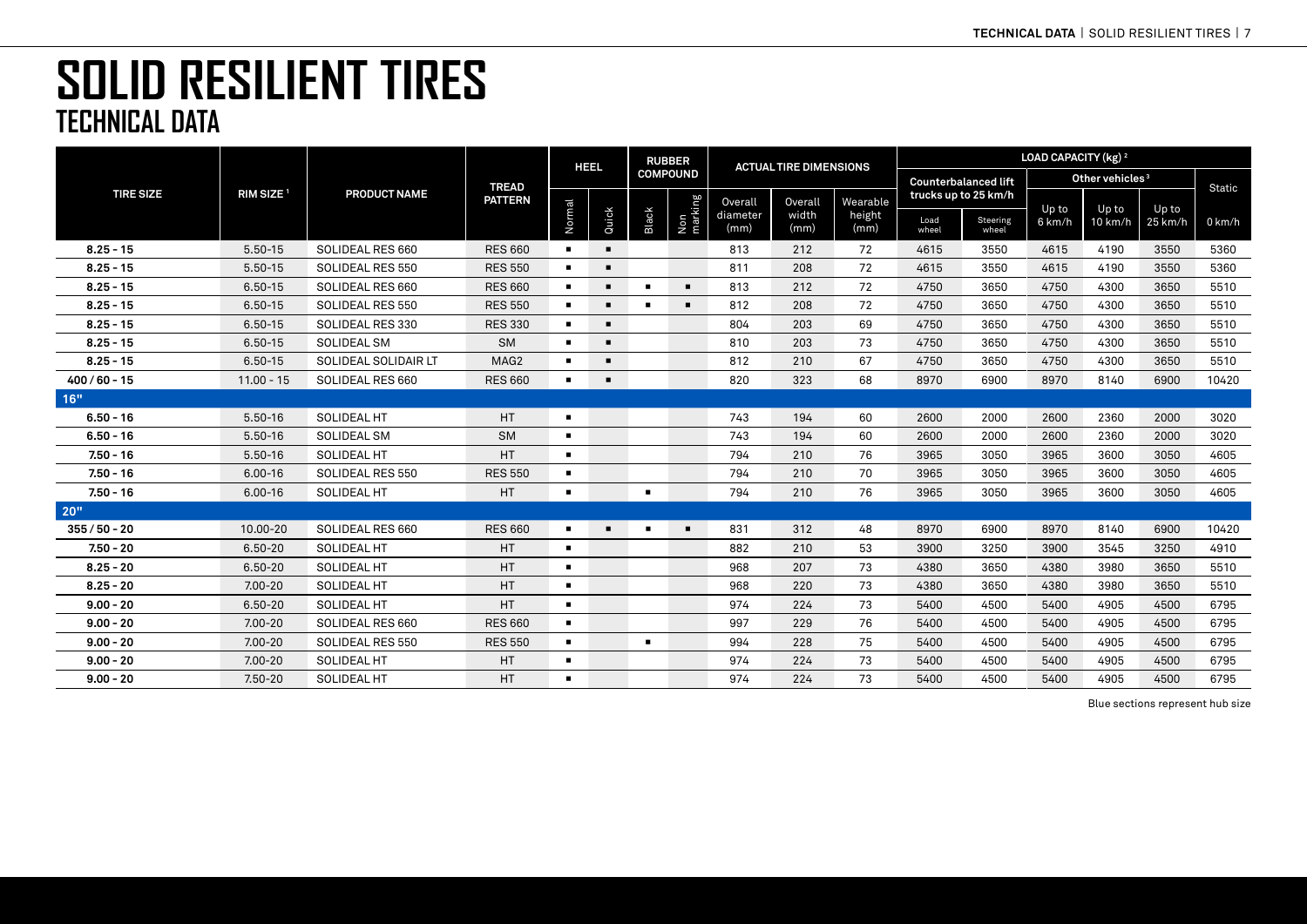|                  |                       |                     |                |                | <b>HEEL</b>    |                | <b>RUBBER</b>   |                  | <b>ACTUAL TIRE DIMENSIONS</b> |                |               |                             | LOAD CAPACITY (kg) <sup>2</sup> |                             |         |          |
|------------------|-----------------------|---------------------|----------------|----------------|----------------|----------------|-----------------|------------------|-------------------------------|----------------|---------------|-----------------------------|---------------------------------|-----------------------------|---------|----------|
|                  |                       |                     | <b>TREAD</b>   |                |                |                | <b>COMPOUND</b> |                  |                               |                |               | <b>Counterbalanced lift</b> |                                 | Other vehicles <sup>3</sup> |         | Static   |
| <b>TIRE SIZE</b> | RIM SIZE <sup>1</sup> | <b>PRODUCT NAME</b> | <b>PATTERN</b> |                |                |                |                 | Overall          | Overall                       | Wearable       |               | trucks up to 25 km/h        | Up to                           | Up to                       | Up to   |          |
|                  |                       |                     |                | Normal         | Quick          | Black          | Non<br>marking  | diameter<br>(mm) | width<br>(mm)                 | height<br>(mm) | Load<br>wheel | Steering<br>wheel           | 6 km/h                          | 10 km/h                     | 25 km/h | $0$ km/h |
| $10.00 - 20$     | $6.50 - 20$           | SOLIDEAL RES 550    | <b>RES 550</b> | $\blacksquare$ |                |                |                 | 1035             | 255                           | 82             | 5850          | 4875                        | 5850                            | 5315                        | 4875    | 7360     |
| $10.00 - 20$     | $7.00 - 20$           | SOLIDEAL RES 660    | <b>RES 660</b> | $\blacksquare$ |                |                |                 | 1035             | 255                           | 82             | 6000          | 5000                        | 6000                            | 5450                        | 5000    | 7550     |
| $10.00 - 20$     | $7.00 - 20$           | SOLIDEAL RES 550    | <b>RES 550</b> | $\blacksquare$ |                |                |                 | 1035             | 255                           | 82             | 6000          | 5000                        | 6000                            | 5450                        | 5000    | 7550     |
| $10.00 - 20$     | $7.00 - 20$           | SOLIDEAL HT         | HT             | $\blacksquare$ |                |                |                 | 1007             | 248                           | 78             | 6000          | 5000                        | 6000                            | 5450                        | 5000    | 7550     |
| $10.00 - 20$     | $7.50 - 20$           | SOLIDEAL RES 660    | <b>RES 660</b> | $\blacksquare$ | $\blacksquare$ |                |                 | 1035             | 255                           | 82             | 6000          | 5000                        | 6000                            | 5450                        | 5000    | 7550     |
| $10.00 - 20$     | $7.50 - 20$           | SOLIDEAL RES 550    | <b>RES 550</b> | $\blacksquare$ |                | $\blacksquare$ |                 | 1035             | 255                           | 82             | 6000          | 5000                        | 6000                            | 5450                        | 5000    | 7550     |
| $10.00 - 20$     | 7.50-20               | SOLIDEAL RES 330    | <b>RES 330</b> | $\blacksquare$ |                |                |                 | 1010             | 254                           | 82             | 6000          | 5000                        | 6000                            | 5450                        | 5000    | 7550     |
| $10.00 - 20$     | 7.50-20               | SOLIDEAL HT         | HT             | $\blacksquare$ | $\blacksquare$ |                |                 | 1007             | 248                           | 78             | 6000          | 5000                        | 6000                            | 5450                        | 5000    | 7550     |
| $10.00 - 20$     | $7.50 - 20$           | <b>SOLIDEAL SM</b>  | <b>SM</b>      | $\blacksquare$ | п              |                |                 | 1011             | 245                           | 505            | 6000          | 5000                        | 6000                            | 5450                        | 5000    | 7550     |
| $10.00 - 20$     | $8.00 - 20$           | SOLIDEAL RES 660    | <b>RES 660</b> | $\blacksquare$ |                |                |                 | 1035             | 255                           | 82             | 6000          | 5000                        | 6000                            | 5450                        | 5000    | 7550     |
| $10.00 - 20$     | $8.00 - 20$           | SOLIDEAL RES 550    | <b>RES 550</b> | $\blacksquare$ |                | $\blacksquare$ |                 | 1035             | 252                           | 82             | 6000          | 5000                        | 6000                            | 5450                        | 5000    | 7550     |
| $10.00 - 20$     | $8.00 - 20$           | SOLIDEAL RES 330    | <b>RES 330</b> | $\blacksquare$ |                |                |                 | 1010             | 254                           | 82             | 6000          | 5000                        | 6000                            | 5450                        | 5000    | 7550     |
| $10.00 - 20$     | $8.00 - 20$           | SOLIDEAL HT         | HT.            | $\blacksquare$ |                |                |                 | 1007             | 248                           | 78             | 6000          | 5000                        | 6000                            | 5450                        | 5000    | 7550     |
| $10.00 - 20$     | $8.00 - 20$           | SOLIDEAL SM         | <b>SM</b>      | $\blacksquare$ |                |                |                 | 1015             | 248                           | 81             | 6000          | 5000                        | 6000                            | 5450                        | 5000    | 7550     |
| $11.00 - 20$     | $7.50 - 20$           | SOLIDEAL RES 550    | <b>RES 550</b> | $\blacksquare$ |                |                |                 | 1060             | 256                           | 96             | 6540          | 5450                        | 6540                            | 5940                        | 5450    | 8230     |
| $11.00 - 20$     | $8.00 - 20$           | SOLIDEAL RES 550    | <b>RES 550</b> | $\blacksquare$ |                | $\blacksquare$ |                 | 1060             | 256                           | 96             | 6540          | 5450                        | 6540                            | 5940                        | 5450    | 8230     |
| $12.00 - 20$     | $8.00 - 20$           | SOLIDEAL RES 660    | <b>RES 660</b> | $\blacksquare$ |                |                |                 | 1090             | 283                           | 88             | 7560          | 6300                        | 7560                            | 6865                        | 6300    | 9515     |
| $12.00 - 20$     | $8.00 - 20$           | SOLIDEAL RES 550    | <b>RES 550</b> | $\blacksquare$ |                | $\blacksquare$ |                 | 1090             | 283                           | 88             | 7560          | 6300                        | 7560                            | 6865                        | 6300    | 9515     |
| $12.00 - 20$     | $8.00 - 20$           | SOLIDEAL HT         | <b>HT</b>      | $\blacksquare$ |                | $\blacksquare$ |                 | 1088             | 259                           | 84             | 7560          | 6300                        | 7560                            | 6865                        | 6300    | 9515     |
| $12.00 - 20$     | $8.00 - 20$           | <b>SOLIDEAL SM</b>  | <b>SM</b>      | $\blacksquare$ |                | $\blacksquare$ |                 | 1088             | 265                           | 84             | 7560          | 6300                        | 7560                            | 6865                        | 6300    | 9515     |
| $12.00 - 20$     | $8.50 - 20$           | SOLIDEAL RES 660    | <b>RES 660</b> | $\blacksquare$ |                |                |                 | 1090             | 283                           | 88             | 7560          | 6300                        | 7560                            | 6865                        | 6300    | 9515     |
| $12.00 - 20$     | $8.50 - 20$           | SOLIDEAL RES 550    | <b>RES 550</b> | $\blacksquare$ |                | $\blacksquare$ |                 | 1090             | 283                           | 88             | 7560          | 6300                        | 7560                            | 6865                        | 6300    | 9515     |
| $12.00 - 20$     | $8.50 - 20$           | <b>SOLIDEAL HT</b>  | <b>HT</b>      | $\blacksquare$ |                |                |                 | 1094             | 259                           | 84             | 7560          | 6300                        | 7560                            | 6865                        | 6300    | 9515     |
| $12.00 - 20$     | 10.00-20              | SOLIDEAL RES 660    | <b>RES 660</b> | $\blacksquare$ |                |                |                 | 1088             | 332                           | 82             | 7800          | 6500                        | 7800                            | 7085                        | 6500    | 9815     |
| $12.00 - 20$     | 10.00-20              | SOLIDEAL RES 552    | RES 552 SEMI   | $\blacksquare$ |                | $\blacksquare$ |                 | 1090             | 334                           | 88             | 7800          | 6500                        | 7800                            | 7085                        | 6500    | 9815     |
| $12.00 - 20$     | 10.00-20              | SOLIDEAL SM         | <b>SM</b>      | $\blacksquare$ |                | $\blacksquare$ |                 | 1088             | 316                           | 88             | 7800          | 6500                        | 7800                            | 7085                        | 6500    | 9815     |
| 12.00 - 20 EW    | 10.00-20              | SOLIDEAL RES 660    | <b>RES 660</b> | $\blacksquare$ |                |                |                 | 1188             | 343                           | 91             | 7800          | 6500                        | 7800                            | 7085                        | 6500    | 9815     |
| $465/55 - 20$    | 16.00-20              | SOLIDEAL RES 660    | <b>RES 660</b> | $\blacksquare$ |                |                |                 | 1022             | 462                           | 77             | 10800         | 9000                        | 10800                           | 9810                        | 9000    | 13590    |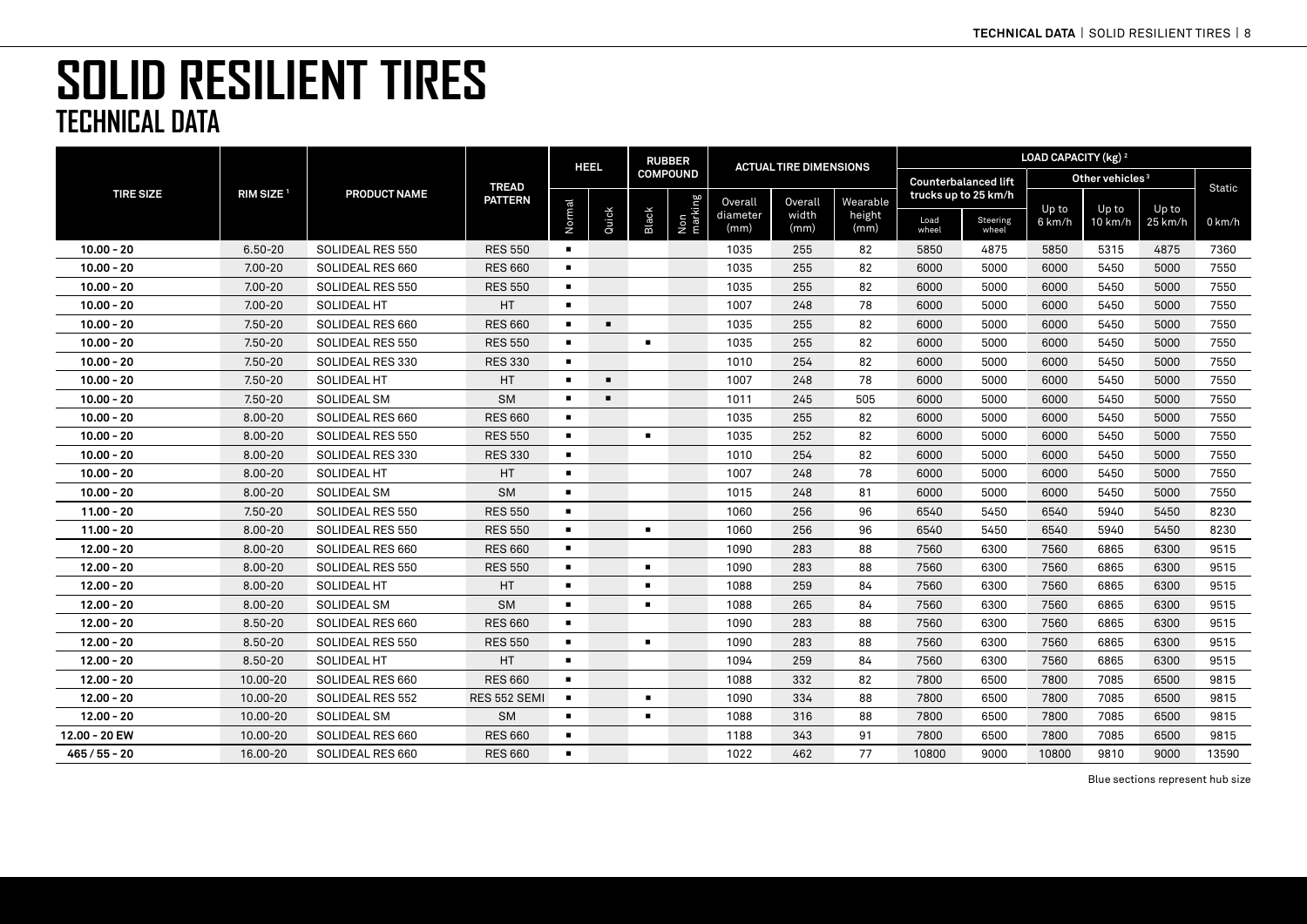|                  |                       |                     |                |        | HEEL  |       | <b>RUBBER</b>   |                  | <b>ACTUAL TIRE DIMENSIONS</b> |                |               |                             | LOAD CAPACITY (kg) <sup>2</sup> |                             |         |          |
|------------------|-----------------------|---------------------|----------------|--------|-------|-------|-----------------|------------------|-------------------------------|----------------|---------------|-----------------------------|---------------------------------|-----------------------------|---------|----------|
|                  |                       |                     | TREAD          |        |       |       | <b>COMPOUND</b> |                  |                               |                |               | <b>Counterbalanced lift</b> |                                 | Other vehicles <sup>3</sup> |         | Static   |
| <b>TIRE SIZE</b> | RIM SIZE <sup>1</sup> | <b>PRODUCT NAME</b> | <b>PATTERN</b> |        |       |       |                 | Overall          | Overall                       | Wearable       |               | trucks up to 25 km/h        | Up to                           | Up to                       | Up to   |          |
|                  |                       |                     |                | Normal | Quick | Black | Non<br>marking  | diameter<br>(mm) | width<br>(mm)                 | height<br>(mm) | Load<br>wheel | Steering<br>wheel           | 6 km/h                          | 10 km/h                     | 25 km/h | $0$ km/h |
| 24"              |                       |                     |                |        |       |       |                 |                  |                               |                |               |                             |                                 |                             |         |          |
| $12.00 - 24$     | 8.00TG-24             | <b>SOLIDEAL HT</b>  | <b>HT</b>      | ٠      |       |       |                 | 1178             | 278                           | 99             | 8040          | 6700                        | 8040                            | 7305                        | 6700    | 10115    |
| $12.00 - 24$     | $8.50 - 24$           | SOLIDEAL RES 660    | <b>RES 660</b> |        |       |       |                 | 1185             | 282                           | 100            | 8040          | 6700                        | 8040                            | 7305                        | 6700    | 10115    |
| $12.00 - 24$     | 8.50-24IRA            | <b>SOLIDEAL HT</b>  | HT             |        |       |       |                 | 1178             | 278                           | 99             | 8040          | 6700                        | 8040                            | 7305                        | 6700    | 10115    |
| $12.00 - 24$     | 10.00-24IRA           | SOLIDEAL SM         | <b>SM</b>      |        |       |       |                 | 1216             | 326                           | 96             | 9000          | 7500                        | 8500                            | 7750                        | 7100    | 11325    |
| $14.00 - 24$     | 10.00-24IRA           | SOLIDEAL RES 550    | <b>RES 550</b> |        |       |       |                 | 1320             | 333                           | 108            | 11100         | 9250                        | 11100                           | 10085                       | 9250    | 13590    |
| $14.00 - 24$     | 10.00-24IRA           | <b>SOLIDEAL HT</b>  | <b>HT</b>      |        |       |       |                 | 1320             | 333                           | 112            | 11100         | 9250                        | 11100                           | 10085                       | 9250    | 13970    |
| 25"              |                       |                     |                |        |       |       |                 |                  |                               |                |               |                             |                                 |                             |         |          |
| $14.00 - 25$     | 11.25-25              | SOLIDEAL MAGNUM SL  | <b>RES 550</b> |        |       |       |                 | 1334             | 383                           | 105            | 12480         | 10400                       | 12480                           | 11335                       | 10400   | 15705    |
| $16.00 - 25$     | 11.25-25              | SOLIDEAL RES 550    | <b>RES 550</b> | п      |       |       |                 | 1445             | 416                           | 125            | 15000         | 12500                       | 15000                           | 13625                       | 12500   | 18875    |

Blue sections represent hub size

#### Remarks

- (1) Check rim for size, especially on width, as this should correspond to tirebase marking. Check also max. load of rim with rim manufacturer, as wheel load will be restricted by lowest load capacity, either the one given by the rim or by the tire.
- (2) The speeds quoted in the table are the maximum speeds of the unloaded vehicle. An increase in load capacity for lower speeds is not permitted. Loads apply to cyclic service applications. Cyclic service means applications where there is a variation in load and/or speed. For further details please consult the technical department.
	- Loads are valid for intermittent service only. Intermittent service means a minimum load variation of 2.5. Does not include the additional weight of the solid tire when converting from pneumatics.
- (3) This category includes:
- Drive and steer wheels on other than counterbalanced forklift trucks;
- Mobile cranes;
- Free-rolling wheels on other vehicles (trailers) up to a maximum distance of 2000 m per journey.
- For longer distances, fitted to wheels for rotary plants, for non intermittent service or for straddle carrier applications, please consult the technical department. For sideloaders applications, please consult the technical department.
- **This document contains technical data of all products globally. It is possible that certain items are not sold in your region.**

**Please contact your local sales representative to check tire availability in your region.**